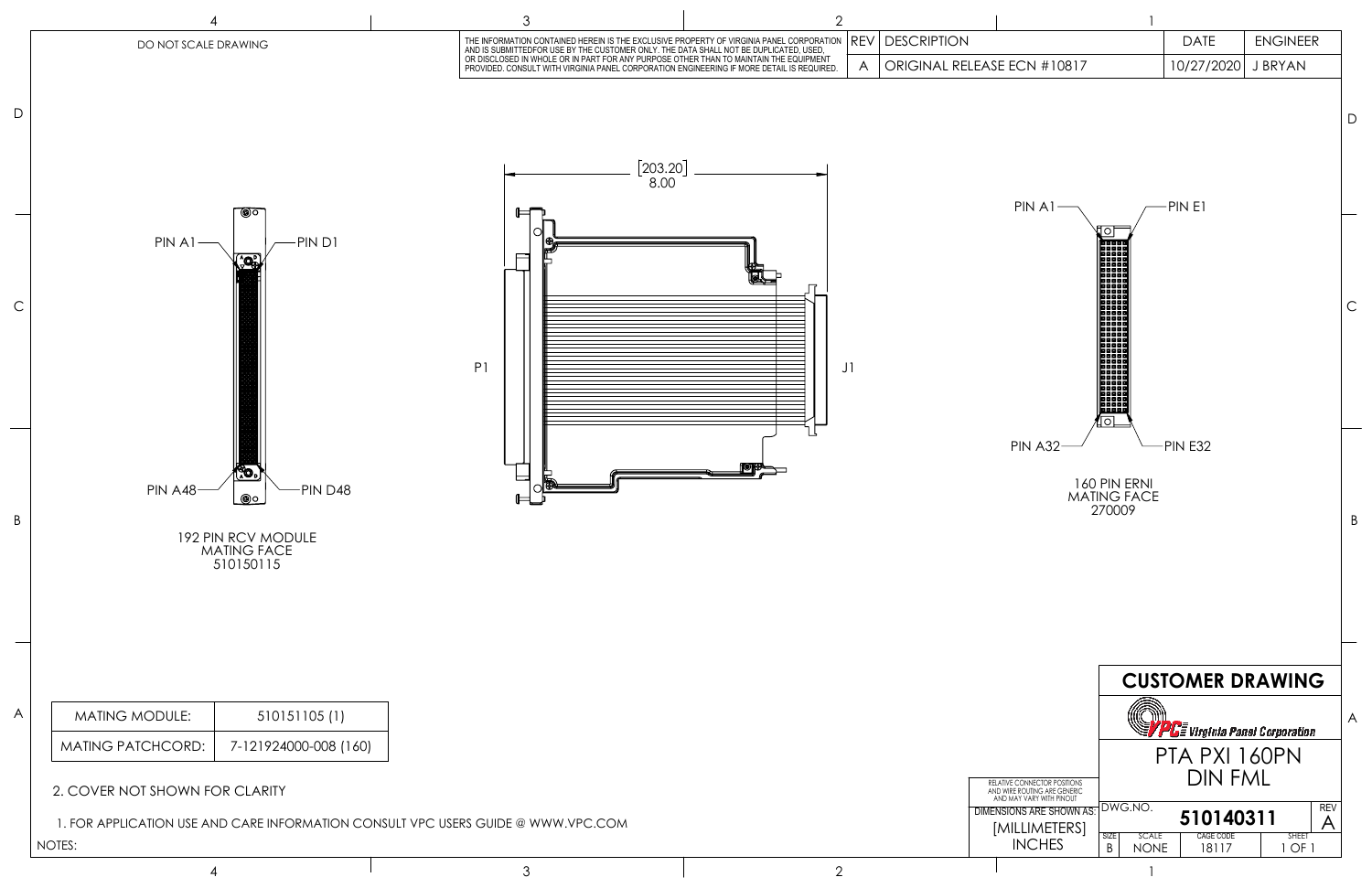## 510140311 REV A

| Run #          | <b>From Location</b><br>(Conn - Pin) | Contact   | <b>Signal Desc</b>       | Wire AWG | Wire/Patchcord<br>P/N |                          | Length (in) Wire Color T/P # |                          | To Location (Conn -<br>Pin) | <b>Signal Desc</b>       | Contact | <b>Notes</b>             |
|----------------|--------------------------------------|-----------|--------------------------|----------|-----------------------|--------------------------|------------------------------|--------------------------|-----------------------------|--------------------------|---------|--------------------------|
| -1             | P1-A1                                | 610138216 |                          | 24       | 7-124924536-008       |                          | <b>WHT</b>                   | $\sim$                   | $J1-E1$                     |                          | 270009  |                          |
| $\overline{2}$ | P1-B1                                | 610138216 | $\overline{\phantom{a}}$ | 24       | 7-124924536-008       | $\overline{\phantom{a}}$ | <b>WHT</b>                   | $\overline{\phantom{a}}$ | $J1-D1$                     |                          | 270009  |                          |
| 3              | P1-C1                                | 610138216 |                          | 24       | 7-124924536-008       |                          | <b>WHT</b>                   |                          | $J1-C1$                     |                          | 270009  |                          |
| 4              | P1-D1                                | 610138216 |                          | 24       | 7-124924536-008       | $\overline{\phantom{a}}$ | <b>WHT</b>                   |                          | $J1-B1$                     |                          | 270009  |                          |
| 5              | $P1-A2$                              | 610138216 |                          | 24       | 7-124924536-008       |                          | <b>WHT</b>                   | $\overline{\phantom{a}}$ | $J1-A1$                     |                          | 270009  |                          |
| 6              | P1-B2                                | 610138216 | $\overline{\phantom{a}}$ | 24       | 7-124924536-008       | $\overline{\phantom{a}}$ | <b>WHT</b>                   | $\overline{\phantom{a}}$ | $J1-E2$                     | $\sim$                   | 270009  | $\overline{\phantom{a}}$ |
| $\overline{7}$ | P1-C2                                | 610138216 | $\overline{\phantom{a}}$ | 24       | 7-124924536-008       | $\overline{\phantom{a}}$ | <b>WHT</b>                   | $\overline{\phantom{a}}$ | $J1-D2$                     |                          | 270009  |                          |
| 8              | $P1-D2$                              | 610138216 |                          | 24       | 7-124924536-008       |                          | <b>WHT</b>                   | $\overline{\phantom{a}}$ | $J1-C2$                     |                          | 270009  | $\overline{\phantom{a}}$ |
| 9              | P1-A3                                | 610138216 |                          | 24       | 7-124924536-008       | $\blacksquare$           | <b>WHT</b>                   |                          | $J1-B2$                     |                          | 270009  |                          |
| 10             | P1-B3                                | 610138216 |                          | 24       | 7-124924536-008       |                          | <b>WHT</b>                   |                          | $J1-A2$                     |                          | 270009  |                          |
| 11             | P1-C3                                | 610138216 |                          | 24       | 7-124924536-008       | $\blacksquare$           | <b>WHT</b>                   | $\overline{\phantom{a}}$ | $J1-E3$                     |                          | 270009  |                          |
| 12             | P1-D3                                | 610138216 | $\overline{\phantom{a}}$ | 24       | 7-124924536-008       |                          | <b>WHT</b>                   |                          | $J1-D3$                     |                          | 270009  | $\overline{\phantom{a}}$ |
| 13             | P1-A4                                | 610138216 | $\overline{\phantom{a}}$ | 24       | 7-124924536-008       | $\sim$                   | <b>WHT</b>                   | $\overline{\phantom{a}}$ | $J1-C3$                     | $\overline{\phantom{a}}$ | 270009  | $\overline{\phantom{a}}$ |
| 14             | P1-B4                                | 610138216 |                          | 24       | 7-124924536-008       | $\overline{\phantom{a}}$ | <b>WHT</b>                   |                          | $J1-B3$                     |                          | 270009  |                          |
| 15             | P1-C4                                | 610138216 |                          | 24       | 7-124924536-008       |                          | <b>WHT</b>                   |                          | $J1-A3$                     |                          | 270009  |                          |
| 16             | P1-D4                                | 610138216 | $\overline{\phantom{a}}$ | 24       | 7-124924536-008       | $\overline{\phantom{a}}$ | <b>WHT</b>                   |                          | $J1-E4$                     |                          | 270009  |                          |
| 17             | P1-A5                                | 610138216 |                          | 24       | 7-124924536-008       |                          | <b>WHT</b>                   |                          | $J1-D4$                     |                          | 270009  |                          |
| 18             | P1-B5                                | 610138216 | $\overline{\phantom{a}}$ | 24       | 7-124924536-008       | $\overline{\phantom{a}}$ | <b>WHT</b>                   |                          | $J1-C4$                     | $\overline{\phantom{a}}$ | 270009  | $\overline{\phantom{a}}$ |
| 19             | P1-C5                                | 610138216 | $\sim$                   | 24       | 7-124924536-008       | $\overline{\phantom{a}}$ | <b>WHT</b>                   |                          | $J1-B4$                     |                          | 270009  |                          |
| 20             | P1-D5                                | 610138216 |                          | 24       | 7-124924536-008       | $\overline{\phantom{a}}$ | <b>WHT</b>                   | $\overline{\phantom{a}}$ | $J1-A4$                     |                          | 270009  | $\overline{\phantom{a}}$ |
| 21             | P1-A6                                | 610138216 | $\overline{\phantom{a}}$ | 24       | 7-124924536-008       | $\blacksquare$           | <b>WHT</b>                   |                          | $J1-E5$                     |                          | 270009  |                          |
| 22             | P1-B6                                | 610138216 |                          | 24       | 7-124924536-008       |                          | <b>WHT</b>                   |                          | $J1-D5$                     | $\overline{\phantom{a}}$ | 270009  |                          |
| 23             | P1-C6                                | 610138216 | $\overline{\phantom{a}}$ | 24       | 7-124924536-008       | $\blacksquare$           | <b>WHT</b>                   |                          | $J1-C5$                     |                          | 270009  |                          |
| 24             | P1-D6                                | 610138216 |                          | 24       | 7-124924536-008       | $\blacksquare$           | <b>WHT</b>                   | $\overline{\phantom{a}}$ | $J1-B5$                     |                          | 270009  |                          |
| 25             | P1-A7                                | 610138216 | $\overline{\phantom{a}}$ | 24       | 7-124924536-008       | $\overline{\phantom{a}}$ | <b>WHT</b>                   | $\overline{\phantom{a}}$ | $J1-A5$                     | $\overline{\phantom{a}}$ | 270009  | $\overline{\phantom{a}}$ |
| 26             | P1-B7                                | 610138216 |                          | 24       | 7-124924536-008       |                          | <b>WHT</b>                   |                          | $J1-E6$                     |                          | 270009  |                          |
| 27             | P1-C7                                | 610138216 |                          | 24       | 7-124924536-008       |                          | <b>WHT</b>                   |                          | $J1-D6$                     |                          | 270009  | $\overline{\phantom{a}}$ |
| 28             | P1-D7                                | 610138216 |                          | 24       | 7-124924536-008       | $\overline{\phantom{a}}$ | <b>WHT</b>                   |                          | $J1-C6$                     |                          | 270009  |                          |
| 29             | <b>P1-A8</b>                         | 610138216 |                          | 24       | 7-124924536-008       |                          | <b>WHT</b>                   |                          | $J1-B6$                     |                          | 270009  |                          |
| 30             | P1-B8                                | 610138216 | $\overline{\phantom{a}}$ | 24       | 7-124924536-008       | $\sim$                   | <b>WHT</b>                   |                          | $J1-A6$                     | $\sim$                   | 270009  | $\overline{\phantom{a}}$ |
| 31             | <b>P1-C8</b>                         | 610138216 | $\overline{\phantom{a}}$ | 24       | 7-124924536-008       | $\overline{\phantom{a}}$ | <b>WHT</b>                   | $\overline{\phantom{a}}$ | $J1-E7$                     |                          | 270009  | $\overline{\phantom{a}}$ |
| 32             | P1-D8                                | 610138216 |                          | 24       | 7-124924536-008       | $\overline{\phantom{a}}$ | <b>WHT</b>                   | $\overline{\phantom{a}}$ | $J1-D7$                     |                          | 270009  | $\overline{\phantom{a}}$ |
| 33             | P1-A9                                | 610138216 | $\overline{\phantom{a}}$ | 24       | 7-124924536-008       | $\blacksquare$           | <b>WHT</b>                   | $\overline{\phantom{a}}$ | $J1-C7$                     | $\sim$                   | 270009  | $\overline{\phantom{a}}$ |
| 34             | P1-B9                                | 610138216 |                          | 24       | 7-124924536-008       |                          | <b>WHT</b>                   |                          | $J1-B7$                     |                          | 270009  | $\overline{\phantom{a}}$ |
| 35             | P1-C9                                | 610138216 | $\overline{\phantom{a}}$ | 24       | 7-124924536-008       | $\overline{\phantom{a}}$ | <b>WHT</b>                   |                          | $J1-A7$                     |                          | 270009  | $\overline{\phantom{a}}$ |
| 36             | P1-D9                                | 610138216 |                          | 24       | 7-124924536-008       |                          | <b>WHT</b>                   |                          | $J1-E8$                     |                          | 270009  |                          |
| 37             | P1-A10                               | 610138216 | $\overline{\phantom{a}}$ | 24       | 7-124924536-008       | $\overline{\phantom{a}}$ | <b>WHT</b>                   | $\overline{\phantom{a}}$ | $J1-D8$                     | $\overline{\phantom{a}}$ | 270009  | $\overline{\phantom{a}}$ |
| 38             | P1-B10                               | 610138216 | $\overline{\phantom{a}}$ | 24       | 7-124924536-008       | $\overline{\phantom{a}}$ | <b>WHT</b>                   | $\overline{\phantom{a}}$ | $J1-C8$                     |                          | 270009  | $\overline{\phantom{a}}$ |
| 39             | P1-C10                               | 610138216 | $\overline{\phantom{a}}$ | 24       | 7-124924536-008       |                          | <b>WHT</b>                   | $\overline{\phantom{a}}$ | $J1-B8$                     | $\overline{\phantom{a}}$ | 270009  | $\overline{\phantom{a}}$ |
| 40             | P1-D10                               | 610138216 | $\overline{\phantom{a}}$ | 24       | 7-124924536-008       | $\overline{\phantom{a}}$ | <b>WHT</b>                   |                          | $J1-A8$                     |                          | 270009  |                          |
| 41             | P1-A11                               | 610138216 |                          | 24       | 7-124924536-008       |                          | <b>WHT</b>                   |                          | $J1-E9$                     |                          | 270009  |                          |
| 42             | P1-B11                               | 610138216 |                          | 24       | 7-124924536-008       | $\overline{\phantom{a}}$ | <b>WHT</b>                   |                          | $J1-D9$                     |                          | 270009  |                          |
| 43             | P1-C11                               | 610138216 | $\overline{\phantom{a}}$ | 24       | 7-124924536-008       | $\overline{\phantom{a}}$ | <b>WHT</b>                   | $\overline{\phantom{a}}$ | $J1-C9$                     |                          | 270009  | $\overline{\phantom{a}}$ |
| 44             | P1-D11                               | 610138216 | $\sim$                   | 24       | 7-124924536-008       | $\overline{\phantom{a}}$ | <b>WHT</b>                   | $\sim$                   | $J1-B9$                     | $\sim$                   | 270009  | $\overline{\phantom{a}}$ |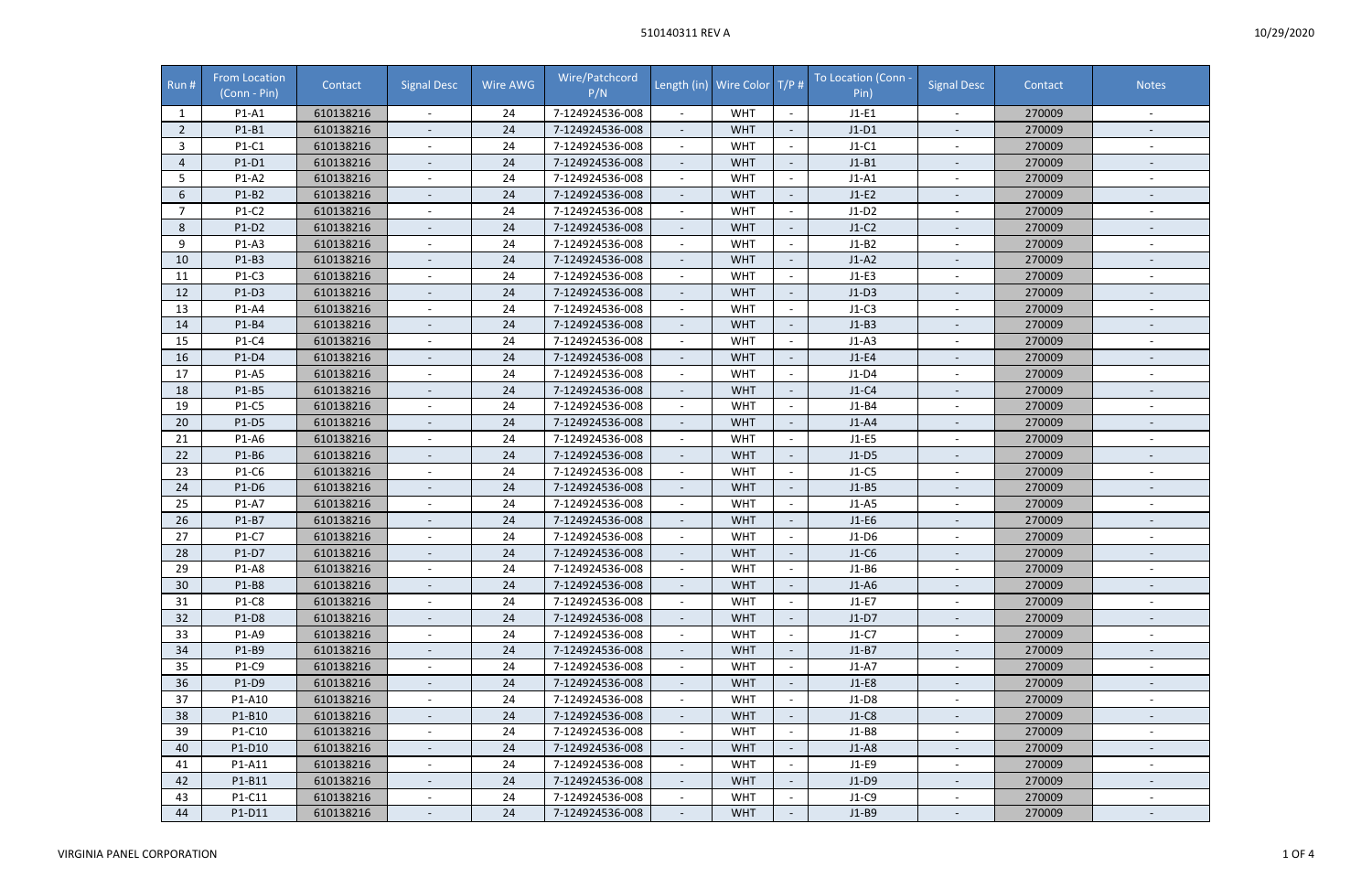## 510140311 REV A

| Run# | <b>From Location</b><br>(Conn - Pin) | Contact   | <b>Signal Desc</b>       | Wire AWG | Wire/Patchcord<br>P/N |                          | Length (in) Wire Color T/P # |                          | To Location (Conn -<br>Pin) | <b>Signal Desc</b>       | Contact | <b>Notes</b>             |
|------|--------------------------------------|-----------|--------------------------|----------|-----------------------|--------------------------|------------------------------|--------------------------|-----------------------------|--------------------------|---------|--------------------------|
| 45   | P1-A12                               | 610138216 |                          | 24       | 7-124924536-008       |                          | <b>WHT</b>                   | $\overline{\phantom{a}}$ | $J1-A9$                     |                          | 270009  |                          |
| 46   | P1-B12                               | 610138216 | $\blacksquare$           | 24       | 7-124924536-008       | $\overline{\phantom{a}}$ | <b>WHT</b>                   |                          | $J1-E10$                    |                          | 270009  |                          |
| 47   | P1-C12                               | 610138216 | $\sim$                   | 24       | 7-124924536-008       |                          | <b>WHT</b>                   |                          | $J1-D10$                    |                          | 270009  |                          |
| 48   | P1-D12                               | 610138216 |                          | 24       | 7-124924536-008       | $\overline{\phantom{a}}$ | <b>WHT</b>                   |                          | $J1-C10$                    |                          | 270009  |                          |
| 49   | P1-A13                               | 610138216 |                          | 24       | 7-124924536-008       |                          | <b>WHT</b>                   |                          | $J1-B10$                    |                          | 270009  |                          |
| 50   | P1-B13                               | 610138216 | $\overline{\phantom{a}}$ | 24       | 7-124924536-008       | $\overline{\phantom{a}}$ | <b>WHT</b>                   | $\overline{\phantom{a}}$ | J1-A10                      | $\sim$                   | 270009  | $\overline{\phantom{a}}$ |
| 51   | P1-C13                               | 610138216 | $\overline{\phantom{a}}$ | 24       | 7-124924536-008       | $\overline{\phantom{a}}$ | <b>WHT</b>                   |                          | $J1-E11$                    |                          | 270009  |                          |
| 52   | P1-D13                               | 610138216 | $\overline{\phantom{a}}$ | 24       | 7-124924536-008       |                          | <b>WHT</b>                   |                          | $J1-D11$                    |                          | 270009  | $\overline{\phantom{a}}$ |
| 53   | P1-A14                               | 610138216 | $\overline{\phantom{a}}$ | 24       | 7-124924536-008       |                          | <b>WHT</b>                   |                          | $J1-C11$                    |                          | 270009  |                          |
| 54   | P1-B14                               | 610138216 |                          | 24       | 7-124924536-008       |                          | <b>WHT</b>                   |                          | $J1-B11$                    |                          | 270009  |                          |
| 55   | P1-C14                               | 610138216 |                          | 24       | 7-124924536-008       | $\overline{\phantom{a}}$ | <b>WHT</b>                   |                          | $J1-A11$                    |                          | 270009  |                          |
| 56   | P1-D14                               | 610138216 | $\overline{\phantom{a}}$ | 24       | 7-124924536-008       |                          | <b>WHT</b>                   |                          | $J1-E12$                    |                          | 270009  | $\overline{\phantom{a}}$ |
| 57   | P1-A15                               | 610138216 | $\blacksquare$           | 24       | 7-124924536-008       | $\sim$                   | <b>WHT</b>                   | $\overline{\phantom{a}}$ | $J1-D12$                    | $\overline{\phantom{a}}$ | 270009  | $\overline{\phantom{a}}$ |
| 58   | P1-B15                               | 610138216 | $\overline{\phantom{a}}$ | 24       | 7-124924536-008       |                          | <b>WHT</b>                   |                          | $J1-C12$                    |                          | 270009  |                          |
| 59   | P1-C15                               | 610138216 |                          | 24       | 7-124924536-008       |                          | <b>WHT</b>                   |                          | $J1-B12$                    |                          | 270009  |                          |
| 60   | P1-D15                               | 610138216 | $\overline{\phantom{a}}$ | 24       | 7-124924536-008       | $\overline{\phantom{a}}$ | <b>WHT</b>                   |                          | $J1-A12$                    |                          | 270009  |                          |
| 61   | P1-A16                               | 610138216 |                          | 24       | 7-124924536-008       |                          | <b>WHT</b>                   |                          | $J1-E13$                    |                          | 270009  |                          |
| 62   | P1-B16                               | 610138216 | $\overline{\phantom{a}}$ | 24       | 7-124924536-008       | $\overline{\phantom{a}}$ | <b>WHT</b>                   |                          | $J1-D13$                    | $\overline{\phantom{a}}$ | 270009  | $\overline{\phantom{a}}$ |
| 63   | P1-C16                               | 610138216 | $\sim$                   | 24       | 7-124924536-008       | $\overline{\phantom{a}}$ | <b>WHT</b>                   |                          | $J1-C13$                    |                          | 270009  |                          |
| 64   | P1-D16                               | 610138216 |                          | 24       | 7-124924536-008       |                          | <b>WHT</b>                   | $\overline{\phantom{a}}$ | $J1-B13$                    |                          | 270009  | $\overline{\phantom{a}}$ |
| 65   | P1-A17                               | 610138216 | $\overline{\phantom{a}}$ | 24       | 7-124924536-008       | $\overline{\phantom{a}}$ | <b>WHT</b>                   |                          | $J1-A13$                    |                          | 270009  |                          |
| 66   | P1-B17                               | 610138216 |                          | 24       | 7-124924536-008       |                          | <b>WHT</b>                   |                          | $J1-E14$                    |                          | 270009  | $\overline{\phantom{a}}$ |
| 67   | P1-C17                               | 610138216 | $\sim$                   | 24       | 7-124924536-008       | $\blacksquare$           | <b>WHT</b>                   |                          | $J1-D14$                    |                          | 270009  |                          |
| 68   | P1-D17                               | 610138216 | $\overline{a}$           | 24       | 7-124924536-008       | $\overline{\phantom{a}}$ | <b>WHT</b>                   |                          | $J1-C14$                    |                          | 270009  |                          |
| 69   | P1-A18                               | 610138216 | $\overline{\phantom{a}}$ | 24       | 7-124924536-008       | $\overline{\phantom{a}}$ | <b>WHT</b>                   | $\overline{\phantom{a}}$ | $J1-B14$                    | $\sim$                   | 270009  | $\overline{\phantom{a}}$ |
| 70   | P1-B18                               | 610138216 |                          | 24       | 7-124924536-008       |                          | <b>WHT</b>                   |                          | $J1-A14$                    |                          | 270009  |                          |
| 71   | P1-C18                               | 610138216 |                          | 24       | 7-124924536-008       |                          | <b>WHT</b>                   |                          | $J1-E15$                    |                          | 270009  | $\overline{\phantom{a}}$ |
| 72   | P1-D18                               | 610138216 |                          | 24       | 7-124924536-008       | $\overline{\phantom{a}}$ | <b>WHT</b>                   |                          | $J1-D15$                    |                          | 270009  |                          |
| 73   | P1-A19                               | 610138216 |                          | 24       | 7-124924536-008       |                          | WHT                          |                          | $J1-C15$                    |                          | 270009  |                          |
| 74   | P1-B19                               | 610138216 | $\overline{\phantom{a}}$ | 24       | 7-124924536-008       | $\overline{\phantom{a}}$ | <b>WHT</b>                   |                          | $J1-B15$                    | $\sim$                   | 270009  | $\overline{\phantom{a}}$ |
| 75   | P1-C19                               | 610138216 | $\overline{\phantom{a}}$ | 24       | 7-124924536-008       | $\overline{\phantom{a}}$ | <b>WHT</b>                   |                          | $J1-A15$                    | $\overline{\phantom{a}}$ | 270009  | $\overline{\phantom{a}}$ |
| 76   | P1-D19                               | 610138216 |                          | 24       | 7-124924536-008       |                          | <b>WHT</b>                   |                          | $J1-E16$                    |                          | 270009  | $\overline{\phantom{a}}$ |
| 77   | P1-A20                               | 610138216 | $\overline{\phantom{a}}$ | 24       | 7-124924536-008       | $\overline{\phantom{a}}$ | <b>WHT</b>                   |                          | $J1-D16$                    | $\overline{\phantom{a}}$ | 270009  | $\overline{\phantom{a}}$ |
| 78   | P1-B20                               | 610138216 |                          | 24       | 7-124924536-008       |                          | <b>WHT</b>                   |                          | $J1-C16$                    |                          | 270009  | $\overline{\phantom{a}}$ |
| 79   | P1-C20                               | 610138216 | $\overline{\phantom{a}}$ | 24       | 7-124924536-008       | $\overline{\phantom{a}}$ | <b>WHT</b>                   |                          | J1-B16                      |                          | 270009  | $\overline{\phantom{a}}$ |
| 80   | P1-D20                               | 610138216 |                          | 24       | 7-124924536-008       |                          | <b>WHT</b>                   |                          | $J1-A16$                    |                          | 270009  |                          |
| 81   | P1-A21                               | 610138216 | $\overline{\phantom{a}}$ | 24       | 7-124924536-008       | $\overline{\phantom{a}}$ | <b>WHT</b>                   |                          | $J1-E17$                    | $\overline{\phantom{a}}$ | 270009  | $\overline{\phantom{a}}$ |
| 82   | P1-B21                               | 610138216 | $\overline{\phantom{a}}$ | 24       | 7-124924536-008       |                          | <b>WHT</b>                   | $\overline{\phantom{a}}$ | $J1-D17$                    |                          | 270009  | $\overline{\phantom{a}}$ |
| 83   | P1-C21                               | 610138216 | $\overline{\phantom{a}}$ | 24       | 7-124924536-008       |                          | <b>WHT</b>                   |                          | $J1-C17$                    | $\overline{\phantom{a}}$ | 270009  | $\overline{\phantom{a}}$ |
| 84   | P1-D21                               | 610138216 | $\overline{\phantom{a}}$ | 24       | 7-124924536-008       |                          | <b>WHT</b>                   |                          | $J1-B17$                    |                          | 270009  |                          |
| 85   | P1-A22                               | 610138216 | $\overline{\phantom{a}}$ | 24       | 7-124924536-008       |                          | <b>WHT</b>                   |                          | $J1-A17$                    |                          | 270009  |                          |
| 86   | P1-B22                               | 610138216 |                          | 24       | 7-124924536-008       | $\overline{\phantom{a}}$ | <b>WHT</b>                   |                          | $J1-E18$                    |                          | 270009  |                          |
| 87   | P1-C22                               | 610138216 | $\overline{\phantom{a}}$ | 24       | 7-124924536-008       | $\overline{\phantom{a}}$ | <b>WHT</b>                   |                          | $J1-D18$                    |                          | 270009  | $\overline{\phantom{a}}$ |
| 88   | P1-D22                               | 610138216 | $\overline{\phantom{a}}$ | 24       | 7-124924536-008       | $\overline{\phantom{a}}$ | <b>WHT</b>                   |                          | $J1-C18$                    | $\overline{\phantom{a}}$ | 270009  | $\overline{\phantom{a}}$ |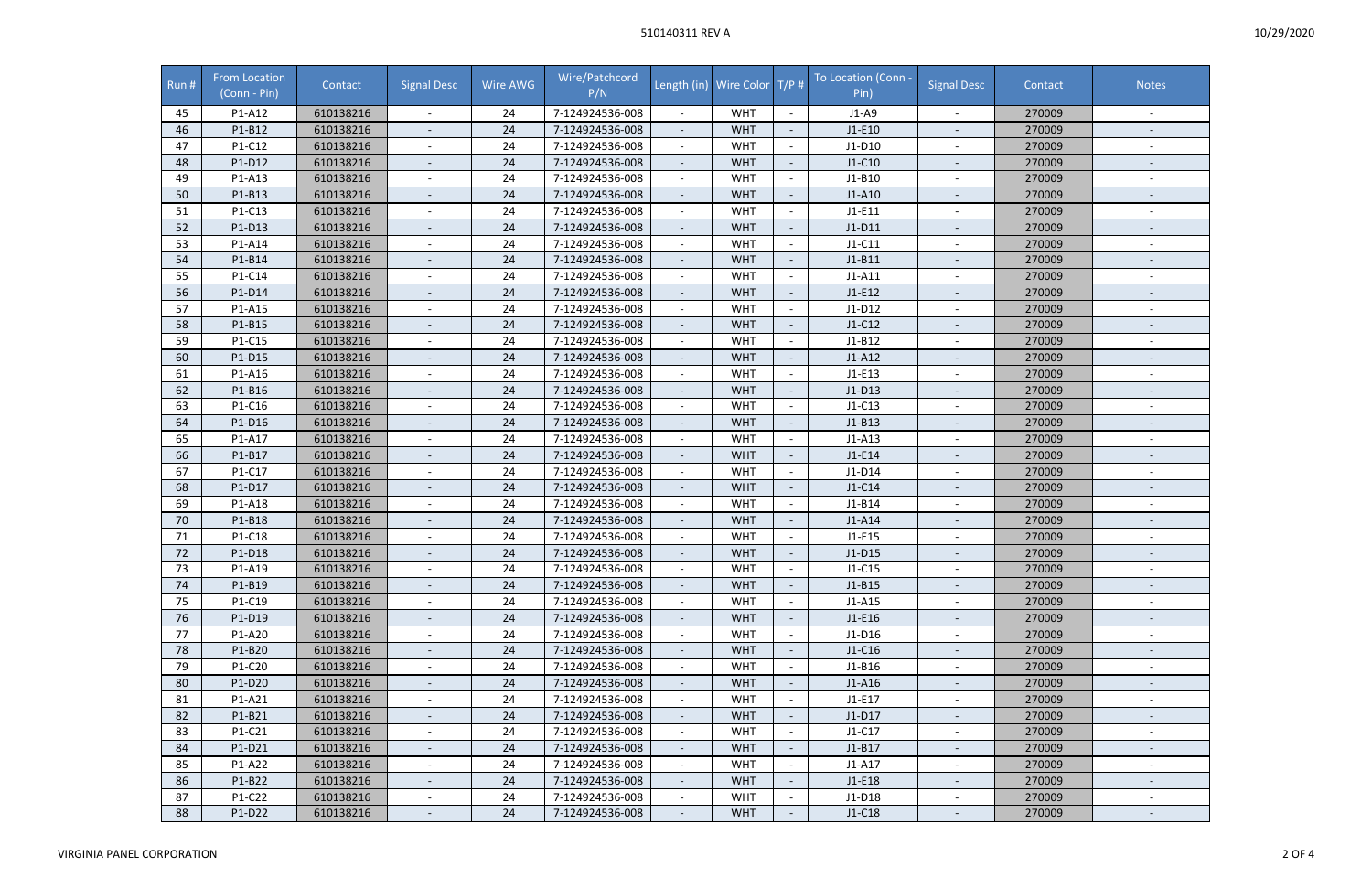## 510140311 REV A

| Run# | From Location<br>(Conn - Pin) | Contact   | <b>Signal Desc</b>       | Wire AWG | Wire/Patchcord<br>P/N |                          | Length (in) Wire Color T/P # |                          | To Location (Conn -<br>Pin) | <b>Signal Desc</b>       | Contact | <b>Notes</b>             |
|------|-------------------------------|-----------|--------------------------|----------|-----------------------|--------------------------|------------------------------|--------------------------|-----------------------------|--------------------------|---------|--------------------------|
| 89   | P1-A23                        | 610138216 |                          | 24       | 7-124924536-008       |                          | <b>WHT</b>                   |                          | $J1-B18$                    |                          | 270009  |                          |
| 90   | P1-B23                        | 610138216 | $\blacksquare$           | 24       | 7-124924536-008       |                          | <b>WHT</b>                   |                          | $J1-A18$                    |                          | 270009  |                          |
| 91   | P1-C23                        | 610138216 | $\overline{\phantom{a}}$ | 24       | 7-124924536-008       |                          | <b>WHT</b>                   |                          | $J1-E19$                    |                          | 270009  |                          |
| 92   | P1-D23                        | 610138216 | $\overline{\phantom{a}}$ | 24       | 7-124924536-008       | $\overline{\phantom{a}}$ | <b>WHT</b>                   |                          | J1-D19                      |                          | 270009  |                          |
| 93   | P1-A24                        | 610138216 |                          | 24       | 7-124924536-008       |                          | <b>WHT</b>                   |                          | $J1-C19$                    |                          | 270009  |                          |
| 94   | P1-B24                        | 610138216 | $\overline{\phantom{a}}$ | 24       | 7-124924536-008       | $\overline{\phantom{a}}$ | <b>WHT</b>                   |                          | $J1-B19$                    | $\sim$                   | 270009  | $\overline{\phantom{a}}$ |
| 95   | P1-C24                        | 610138216 | $\overline{\phantom{a}}$ | 24       | 7-124924536-008       |                          | <b>WHT</b>                   |                          | $J1-A19$                    |                          | 270009  |                          |
| 96   | P1-D24                        | 610138216 | $\overline{\phantom{a}}$ | 24       | 7-124924536-008       |                          | <b>WHT</b>                   |                          | $J1-E20$                    |                          | 270009  | $\overline{\phantom{a}}$ |
| 97   | P1-A25                        | 610138216 | $\overline{\phantom{a}}$ | 24       | 7-124924536-008       |                          | <b>WHT</b>                   |                          | $J1-D20$                    |                          | 270009  |                          |
| 98   | P1-B25                        | 610138216 |                          | 24       | 7-124924536-008       |                          | <b>WHT</b>                   |                          | $J1-C20$                    |                          | 270009  |                          |
| 99   | P1-C25                        | 610138216 | $\sim$                   | 24       | 7-124924536-008       |                          | <b>WHT</b>                   |                          | $J1-B20$                    |                          | 270009  |                          |
| 100  | P1-D25                        | 610138216 | $\overline{\phantom{a}}$ | 24       | 7-124924536-008       |                          | <b>WHT</b>                   |                          | $J1-A20$                    |                          | 270009  | $\overline{\phantom{a}}$ |
| 101  | P1-A26                        | 610138216 | $\overline{\phantom{a}}$ | 24       | 7-124924536-008       | $\overline{\phantom{a}}$ | <b>WHT</b>                   |                          | $J1-E21$                    | $\overline{\phantom{a}}$ | 270009  | $\overline{\phantom{a}}$ |
| 102  | P1-B26                        | 610138216 | $\overline{\phantom{a}}$ | 24       | 7-124924536-008       |                          | <b>WHT</b>                   |                          | $J1-D21$                    |                          | 270009  |                          |
| 103  | P1-C26                        | 610138216 |                          | 24       | 7-124924536-008       |                          | <b>WHT</b>                   |                          | $J1-C21$                    |                          | 270009  |                          |
| 104  | P1-D26                        | 610138216 | $\overline{\phantom{a}}$ | 24       | 7-124924536-008       | $\overline{\phantom{a}}$ | <b>WHT</b>                   |                          | $J1-B21$                    |                          | 270009  |                          |
| 105  | P1-A27                        | 610138216 | $\blacksquare$           | 24       | 7-124924536-008       |                          | <b>WHT</b>                   |                          | $J1-A21$                    |                          | 270009  |                          |
| 106  | P1-B27                        | 610138216 | $\overline{\phantom{a}}$ | 24       | 7-124924536-008       | $\overline{\phantom{a}}$ | <b>WHT</b>                   |                          | $J1-E22$                    | $\overline{\phantom{a}}$ | 270009  | $\overline{\phantom{a}}$ |
| 107  | P1-C27                        | 610138216 | $\sim$                   | 24       | 7-124924536-008       |                          | <b>WHT</b>                   |                          | $J1-D22$                    |                          | 270009  |                          |
| 108  | P1-D27                        | 610138216 | ÷                        | 24       | 7-124924536-008       |                          | <b>WHT</b>                   | $\sim$                   | $J1-C22$                    |                          | 270009  | $\overline{\phantom{a}}$ |
| 109  | P1-A28                        | 610138216 | $\sim$                   | 24       | 7-124924536-008       |                          | <b>WHT</b>                   |                          | $J1-B22$                    |                          | 270009  |                          |
| 110  | P1-B28                        | 610138216 | $\overline{\phantom{a}}$ | 24       | 7-124924536-008       |                          | <b>WHT</b>                   |                          | $J1-A22$                    |                          | 270009  | $\overline{\phantom{a}}$ |
| 111  | P1-C28                        | 610138216 | $\overline{\phantom{a}}$ | 24       | 7-124924536-008       | $\overline{\phantom{a}}$ | <b>WHT</b>                   |                          | $J1-E23$                    |                          | 270009  |                          |
| 112  | P1-D28                        | 610138216 | $\overline{a}$           | 24       | 7-124924536-008       |                          | <b>WHT</b>                   |                          | $J1-D23$                    |                          | 270009  |                          |
| 113  | P1-A29                        | 610138216 | $\overline{\phantom{a}}$ | 24       | 7-124924536-008       | $\overline{\phantom{a}}$ | <b>WHT</b>                   | $\overline{\phantom{a}}$ | $J1-C23$                    | $\sim$                   | 270009  | $\overline{\phantom{a}}$ |
| 114  | P1-B29                        | 610138216 |                          | 24       | 7-124924536-008       |                          | <b>WHT</b>                   |                          | $J1-B23$                    |                          | 270009  |                          |
| 115  | P1-C29                        | 610138216 | $\overline{\phantom{a}}$ | 24       | 7-124924536-008       |                          | <b>WHT</b>                   |                          | $J1-A23$                    |                          | 270009  | $\overline{\phantom{a}}$ |
| 116  | P1-D29                        | 610138216 | $\overline{a}$           | 24       | 7-124924536-008       |                          | <b>WHT</b>                   |                          | $J1-E24$                    |                          | 270009  |                          |
| 117  | P1-A30                        | 610138216 |                          | 24       | 7-124924536-008       |                          | <b>WHT</b>                   |                          | $J1-D24$                    |                          | 270009  |                          |
| 118  | P1-B30                        | 610138216 | $\overline{\phantom{a}}$ | 24       | 7-124924536-008       | $\overline{\phantom{a}}$ | <b>WHT</b>                   |                          | $J1-C24$                    | $\sim$                   | 270009  | $\overline{\phantom{a}}$ |
| 119  | P1-C30                        | 610138216 | $\overline{\phantom{a}}$ | 24       | 7-124924536-008       |                          | <b>WHT</b>                   |                          | $J1-B24$                    | $\overline{\phantom{a}}$ | 270009  | $\overline{\phantom{a}}$ |
| 120  | P1-D30                        | 610138216 | $\overline{\phantom{a}}$ | 24       | 7-124924536-008       |                          | <b>WHT</b>                   |                          | $J1-A24$                    |                          | 270009  | $\overline{\phantom{a}}$ |
| 121  | P1-A31                        | 610138216 | $\blacksquare$           | 24       | 7-124924536-008       | $\overline{\phantom{a}}$ | <b>WHT</b>                   |                          | $J1-E25$                    | $\overline{\phantom{a}}$ | 270009  | $\overline{\phantom{a}}$ |
| 122  | P1-B31                        | 610138216 | $\overline{\phantom{a}}$ | 24       | 7-124924536-008       |                          | <b>WHT</b>                   |                          | $J1-D25$                    |                          | 270009  | $\overline{\phantom{a}}$ |
| 123  | P1-C31                        | 610138216 | $\overline{\phantom{a}}$ | 24       | 7-124924536-008       | $\overline{\phantom{a}}$ | <b>WHT</b>                   |                          | $J1-C25$                    |                          | 270009  | $\overline{\phantom{a}}$ |
| 124  | P1-D31                        | 610138216 |                          | 24       | 7-124924536-008       |                          | <b>WHT</b>                   |                          | $J1-B25$                    |                          | 270009  |                          |
| 125  | P1-A32                        | 610138216 | $\overline{\phantom{a}}$ | 24       | 7-124924536-008       | $\overline{\phantom{a}}$ | <b>WHT</b>                   |                          | $J1-A25$                    | $\overline{\phantom{a}}$ | 270009  | $\overline{\phantom{a}}$ |
| 126  | P1-B32                        | 610138216 | $\overline{\phantom{a}}$ | 24       | 7-124924536-008       |                          | <b>WHT</b>                   |                          | $J1-E26$                    |                          | 270009  | $\overline{\phantom{a}}$ |
| 127  | P1-C32                        | 610138216 | $\overline{\phantom{a}}$ | 24       | 7-124924536-008       |                          | <b>WHT</b>                   |                          | $J1-D26$                    | $\overline{\phantom{a}}$ | 270009  | $\overline{\phantom{a}}$ |
| 128  | P1-D32                        | 610138216 | $\overline{\phantom{a}}$ | 24       | 7-124924536-008       |                          | <b>WHT</b>                   |                          | $J1-C26$                    | $\overline{\phantom{a}}$ | 270009  |                          |
| 129  | P1-A33                        | 610138216 | $\overline{\phantom{a}}$ | 24       | 7-124924536-008       |                          | <b>WHT</b>                   |                          | $J1-B26$                    |                          | 270009  |                          |
| 130  | P1-B33                        | 610138216 | $\overline{\phantom{a}}$ | 24       | 7-124924536-008       | $\overline{\phantom{a}}$ | <b>WHT</b>                   |                          | $J1-A26$                    |                          | 270009  |                          |
| 131  | P1-C33                        | 610138216 | $\blacksquare$           | 24       | 7-124924536-008       |                          | <b>WHT</b>                   |                          | $J1-E27$                    |                          | 270009  | $\overline{\phantom{a}}$ |
| 132  | P1-D33                        | 610138216 | $\overline{\phantom{a}}$ | 24       | 7-124924536-008       | $\overline{\phantom{a}}$ | <b>WHT</b>                   |                          | $J1-D27$                    | $\overline{\phantom{a}}$ | 270009  | $\overline{\phantom{a}}$ |